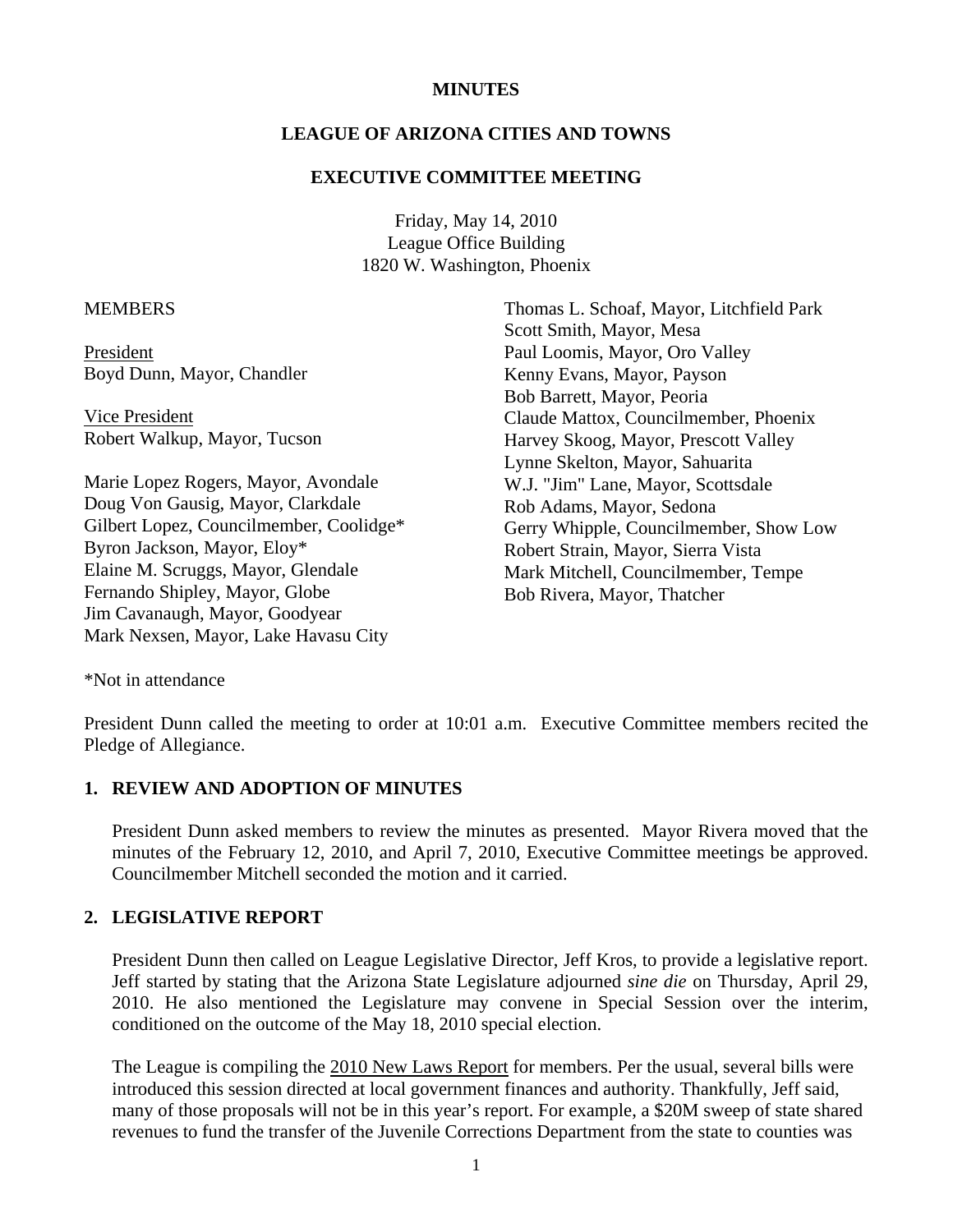defeated at the beginning of session. The League has maintained a zero tolerance policy on this core principle. However, traditional sources of revenues did not go unscathed; local transportation assistance funds (LTAFI and LTAF II) were swept and later permanently repealed from statute.

Some of the bills that did pass this year fall under the theme of transparency, requiring municipalities to maintain databases of their financial transactions and contractual obligations. The State of Arizona presently has a mandate on it to create a records database and the League will be monitoring the progress of their process. The proposals involving cities and towns are a work in progress and have a delayed effective date including **HB2209** *public meetings; notices* (study committee to review meeting notices posted on website over newspaper publication); **HB2282** *political subdivisions; government transparency* (municipalities with a population over 2,500 must maintain a database of transactions greater than \$5,000 by 2013) and **HB2260** *regulatory rule making* (Secretary of State must maintain a copy of local ordinances on a website by 2016).

Highlights of other bills include:

- After years of negotiations and intense stakeholder meetings this session, **HB2504** *GPLET; lease records and reporting* was reformed. The bill changes the existing rate structure; however the compromise preserves government property lease excise tax as a viable economic development tool for municipalities.
- Moving on, **HB2246** *regulation of fireworks*, permits the use of fireworks by the general public, yet enables a municipality to prohibit the use of fireworks during times when there is a reasonable risk of wildfires.
- Numerous eminent domain bills were introduced, yet only one bill passed this session. **SB1366** *eminent domain; relocation assistance* requires local governments to adhere to relocation assistance provisions used by the federal government.
- Lastly, with the concerted effort of all League members, **SB1239** *city sales tax; residential rental* failed on the House floor. This bill would have treated landlords differently in tax policy. Jeff thanked members for their time and follow up on this bill.

As noted, there were a number of bills that attacked local control and local government tax authority; many of these were returning issues such as political signs. Yet with the help of members theses bills faded away.

Following Jeff's report, President Dunn, Mayor Skelton and Councilmember Mitchell thanked the legislative team for a job well done this session.

President Dunn then called on Tom Belshe, Deputy Director, to comment on the League's newest member, the Town of Tusayan. Tom noted that in March, voters approved an incorporation measure, which is pending approval by the Coconino County Board of Supervisors. The League will be assisting the community with its start up administrative functions over the next few months, in addition to serving as an expert witness in a pending lawsuit over its incorporation status.

# **3. UPDATE ON HB2008 LAWSUIT**

Executive Director Ken Strobeck was called upon to provide an update for this agenda item. Ken provided history on HB2008, which was passed during the Third Special Session in September 2009.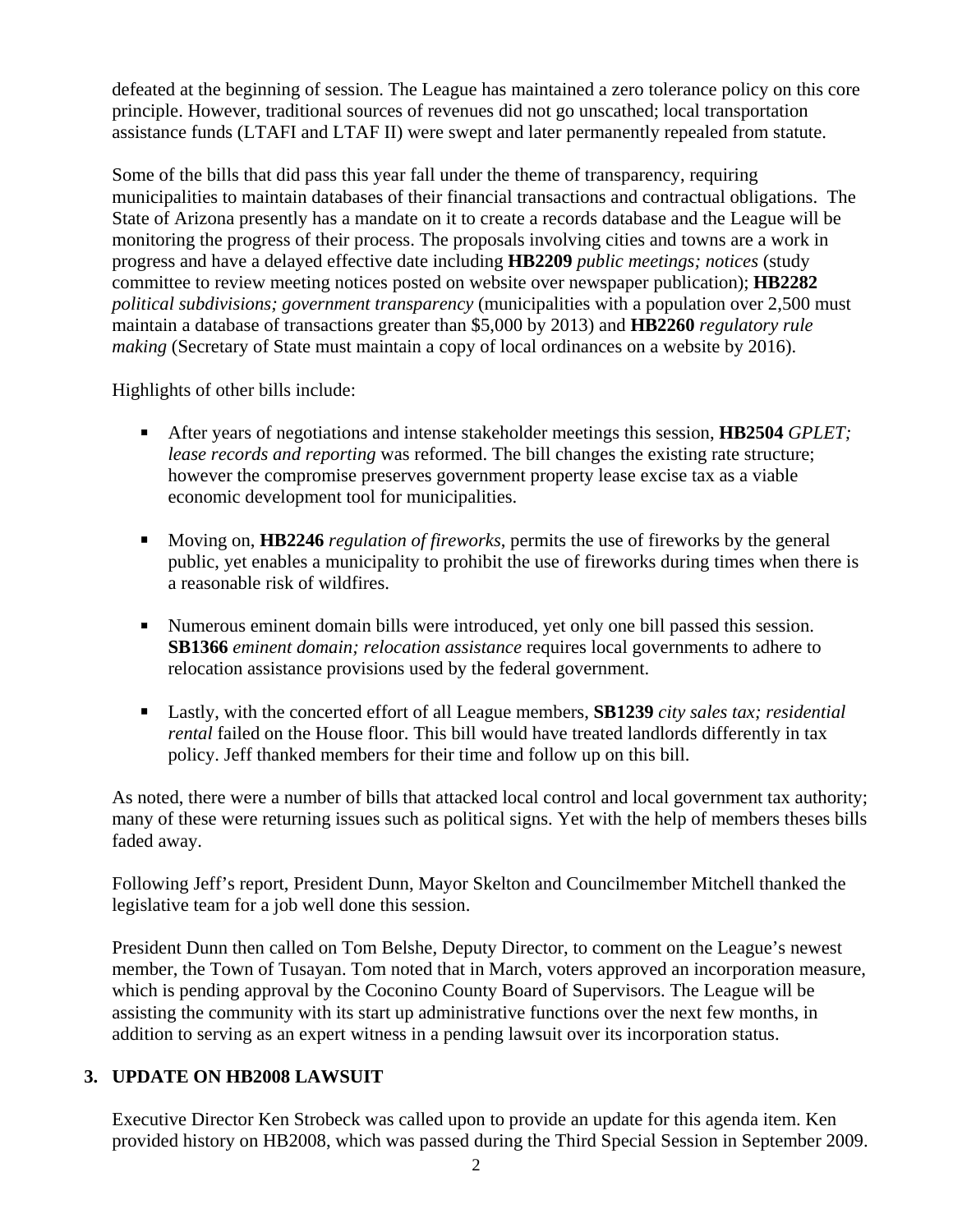The bill addressed both development impact fees and immigration/public benefits in its language. The League filed a special action suit against the bill for technical reasons: policies outside the scope of the Governor's Call were incorporated into a budget bill. The Arizona Supreme Court declined to hear the case, suggesting the League file the case with the Arizona Superior Court instead.

In two special meetings of the Executive Committee held December 2009 and January 2010, the League was directed to devise a legislative fix to HB2008 before pursuing further litigation. Ken was pleased to report a legislative fix to both issues were obtained during the Second Regular Session of the Arizona State Legislature. Ken stated he participated in numerous impact fees stakeholder meetings with Representative Andy Biggs, the homebuilder lobby and staff from the City of Avondale and the Town of Queen Creek. HB2249 *municipal development fees; refunds* and HB2259 *development fees; proportional share* were the focus of the debate at first, yet these bills were unworkable from a League perspective in light of conflicting provisions. In exchange for killing both of these bills and obtaining a retroactive date for HB2008 to benefit impacted communities, an agreement was reached to extend the impact fee moratorium through June 30, 2012. Consensus language was amended onto HB2478 with assistance from Representative Bill Konopnicki and Senator Jay Tibshraeny and the bill was signed by the Governor.

As for modifications to the public benefit issue, the Governor's Office and legislative leadership encouraged the League to work with Senator Russell Pearce (R-Mesa) on a legislative fix. The League, together with the City of Chandler and the City of Mesa, met with the Senator, who wanted time to review amendment language with his confidants and a legal opinion from the Arizona Attorney General. After several weeks of delay and the desired legal opinion, the Legislature's attention was focused on SB1070 *immigration; law enforcement; safe neighborhoods.* House members expressed serious concern about the bill and floor amendments were being coordinated. However Senator Pearce promised his counterparts that he would introduce a trailer bill to address their concerns if they voted SB1070 out of the chamber. Shortly after, SB1070 was approved and transmitted to the Governor.

Next the Legislature used HB2162 *illegal immigration; border security committee* as a vehicle for further amending SB1070. HB2162 was amended on the Senate floor by Senator John Nelson, with support from Representative Russ Jones from the House, over objections from Senator Pearce. Because HB2162 was introduced in the House first, it was sent back to the chamber for concur/refuse. Representative Nichols refused the Senate's amendments, sending the bill into a free conference committee for further review. After additional meetings with the Governor's Office, Senator Pearce and the League, the conference committee approved amendment language that both modified SB1070 and provided a legislative fix for HB2008. The primary provisions of the bill 1) clarifies that the law only applies to natural persons; 2) requires the loser pay attorney fees in litigation arising from the and 3) states that a public benefit is not something that is generally available to the public as a whole, such as parks, buses, libraries, etc. The League recommended these provisions as the legislative fix, providing a balance between strategy and policy. The League no longer needs to sue over HB2008, as no harm has been incurred.

President Dunn elaborated on this overview, thanking Mayor Smith of Mesa for his efforts, before facilitating questions from Executive Committee members. Discussion ensued as members, including Councilmember Mattox, Mayor Lopez Rogers and Mayor Nexsen as well as others, expressed concern over not filing a lawsuit on principle. However, the committee recognized that due to the fixes to HB2008, a suit was not necessary at this time. Sedona's Mayor Adams then inquired about how the League came to oppose SB1070. Ken responded legislative positions are based on core principles and municipal policy statement, as bringing every issue to the Executive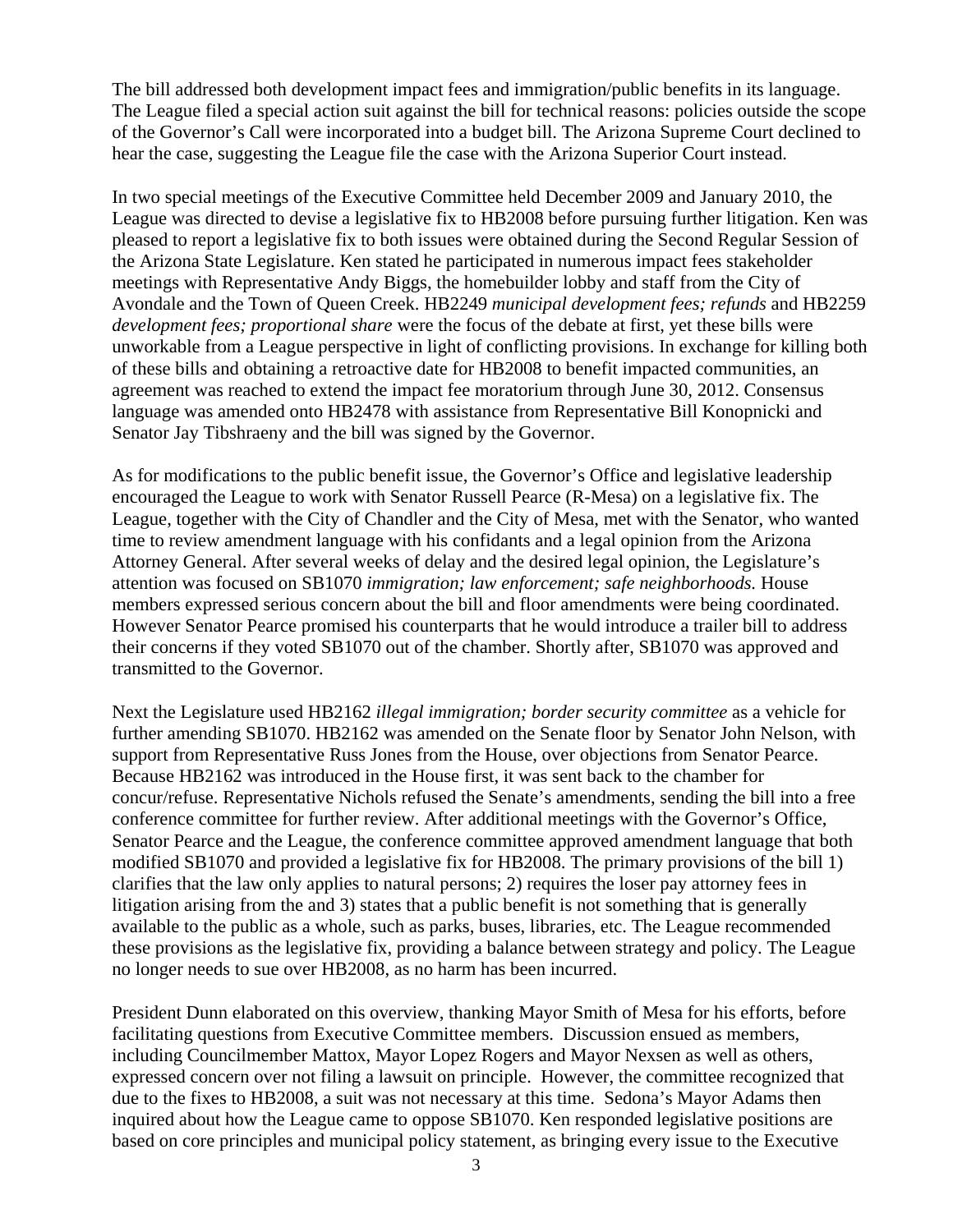Committee before taking action on every bill would make the League ineffective in the legislative arena. Mayor Evans of Payson then noted the impact of SB1070 would vary by community depending upon size and geographical location. Mayor Smith suggested guidelines be issued on HB2008 after the bill is vetted with municipal attorneys and police chiefs; Ken agreed information could be compiled and distributed.

Mayor Adams asked if an initiative was going to be filed regarding SB1070. Ken noted that two such efforts to challenge the bill have already failed and that should an initiative effort be defeated at the polls, the bill would be voter-protected.

Discussion then turned to the growing national trend of boycotts against Arizona as a result of SB1070, stating that such boycotts hurt municipalities, when in fact this is exactly the interest group a national agenda should be trying to help. The question arose if whether cities, through the League, should be proactive at a national level to tone down the implications of a boycott. Glendale's Mayor Scruggs warned that this bill will touch upon many state aspects, including domestic violence, and cities should wait to address their concerns until more information is available regarding financial impacts. Mayor Loomis of Oro Valley suggested the League ask municipal attorneys and police personnel for guidelines in the meantime.

Members agreed that SB1070 is an emotional issue that raises a variety of opinions, and that these are difficult issues for local government to mediate. Mayor Lane of Scottsdale said that cities would have to exercise due diligence in implementing this bill in their respective communities.

Councilman Mattox noted that he drafted a letter to his colleagues from the NLC EENR Committee recommending that they oppose any suggestions to boycott meetings in Arizona, and asked whether the League could do something similar. There was consensus to direct staff to issue a Press Release from the League acknowledging the controversial nature of SB1070 but calling on other cities across the country to oppose boycotts of Arizona.

# **4. 2010 CONFERENCE UPDATE**

President Dunn then recognized Communication and Education Director Matt Lore to update Executive Committee on the League Annual Conference, which will be held in Glendale, August 24- 27. Matt explained that the theme of the 2010 conference is "Looking Up in Down Times," and will include more than 20 concurrent sessions and a statewide candidate forum, in addition to longstanding events such as the Showcase, receptions and golf tournament. Mayor Scruggs said Glendale had been working hard to prepare for the conference and looked forward to hosting the League. Matt then explained a sponsor competition for which the League requested participation from the Executive Committee. The aim of the competition is to encourage the renewal of past sponsors and attract new ones.

After Matt completed his report, President Dunn asked Ken Strobeck to update members on the 2011 NLC Conference, scheduled to be in Phoenix. Ken mentioned that there would be a NLC board meeting in July in Riverside, California, where the board would discuss the upcoming conference in light of the state's recent SB1070 attention. Ken said the League would remind board members that it is important to continue supporting Arizona's municipalities during these difficult times. He also mentioned that at this time, there was no indication the conference would be relocated.